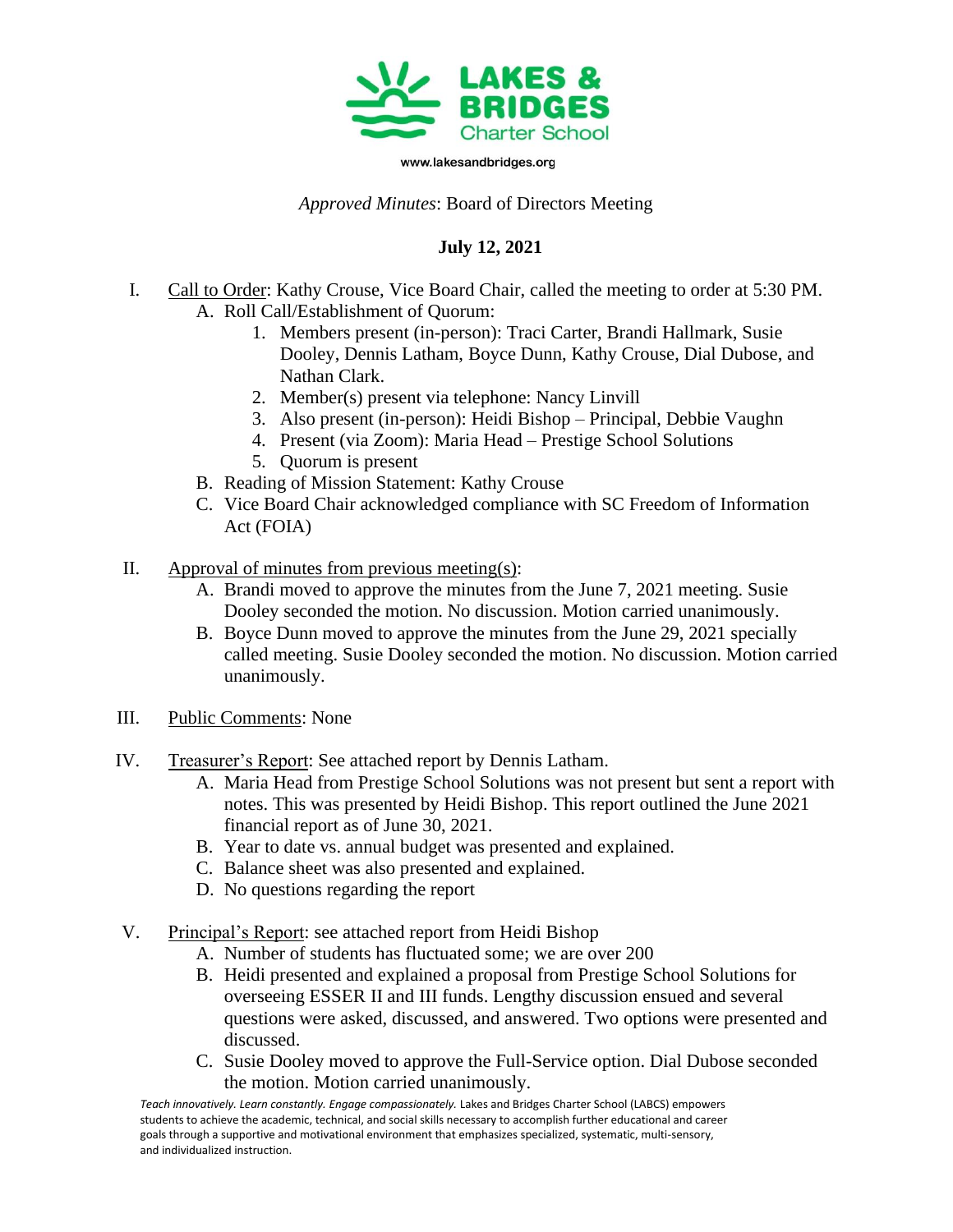- D. Playground installers have some remediations to make. We are withholding final payment until those are completed.
- E. Heidi presented information and data regarding MAP and WRMT testing.
- F. No questions for Heidi
- VI. Chairman's Report: See attached report by report by Nancy Linvill
	- A. Debbie Vaughn presented on strategic planning.
	- B. Transportation for student lunches was discussed.
	- C. Heidi, Nancy and Kathy met to renew the insurance; insurance representative was present

a. Brief discussion regarding our insurance needs, etc.

- D. Nancy and Kathy will be attending the South Carolina State Charter School Alliance Conference in Columbia, SC
	- a. There is money in the budget to cover travel expenses to conferences such as this; others are welcome to attend as well
- E. In the near future, Kathy Crouse will serve as the Board Chair and Nancy Linvill will move to the position of Vice Board Chair

## VII. Committee Reports:

- A. *Building and Grounds*: Susie Dooley
	- a. Phase III renovations continue to progress with Cely indicating completion is still scheduled for first week of August
	- b. The attempt to grind down the hump in the concrete floor in the new  $8<sup>th</sup>$ grade classroom did not yield the desired result due to metal in the concrete. Therefore, the architect has specified use of a leveling compound.
	- c. The sheetrock is going in now with ceiling grid to be installed in time for the above ceiling inspection with City of Easley scheduled for July 21, 2021, at 2:30 PM. OSF inspector was notified, and he indicated he would attend if his schedule permits; Dial Dubose will attend the July 21st inspection at 2:30 PM
	- d. Upon passing the ceiling grid inspection, the flooring will go in and final inspection will be scheduled
	- e. Brief discussion regarding landscape improves and overall plan; we will table the idea of hiring a landscape designer and conduct a search for a certified landscape architect
	- f. Dial Dubose has a fencing company representative coming tomorrow to inspect property; Dial will also talk to a contact of his who is an asphalt installer and get his opinion on what needs to happen with the parking lot
- *B.* Personnel*:* 
	- a. At approximately 6:37 PM Susie Dooley moved the board into executive session. Brandi Hallmark seconded the motion. Motion passed unanimously.
	- b. At approximately 6:42 PM Dial Dubose moved the board out of executive session. Boyce Dunn seconded the motion. Motion carried unanimously.
	- c. Board voted to amend Heidi Bishop's contract as follows: